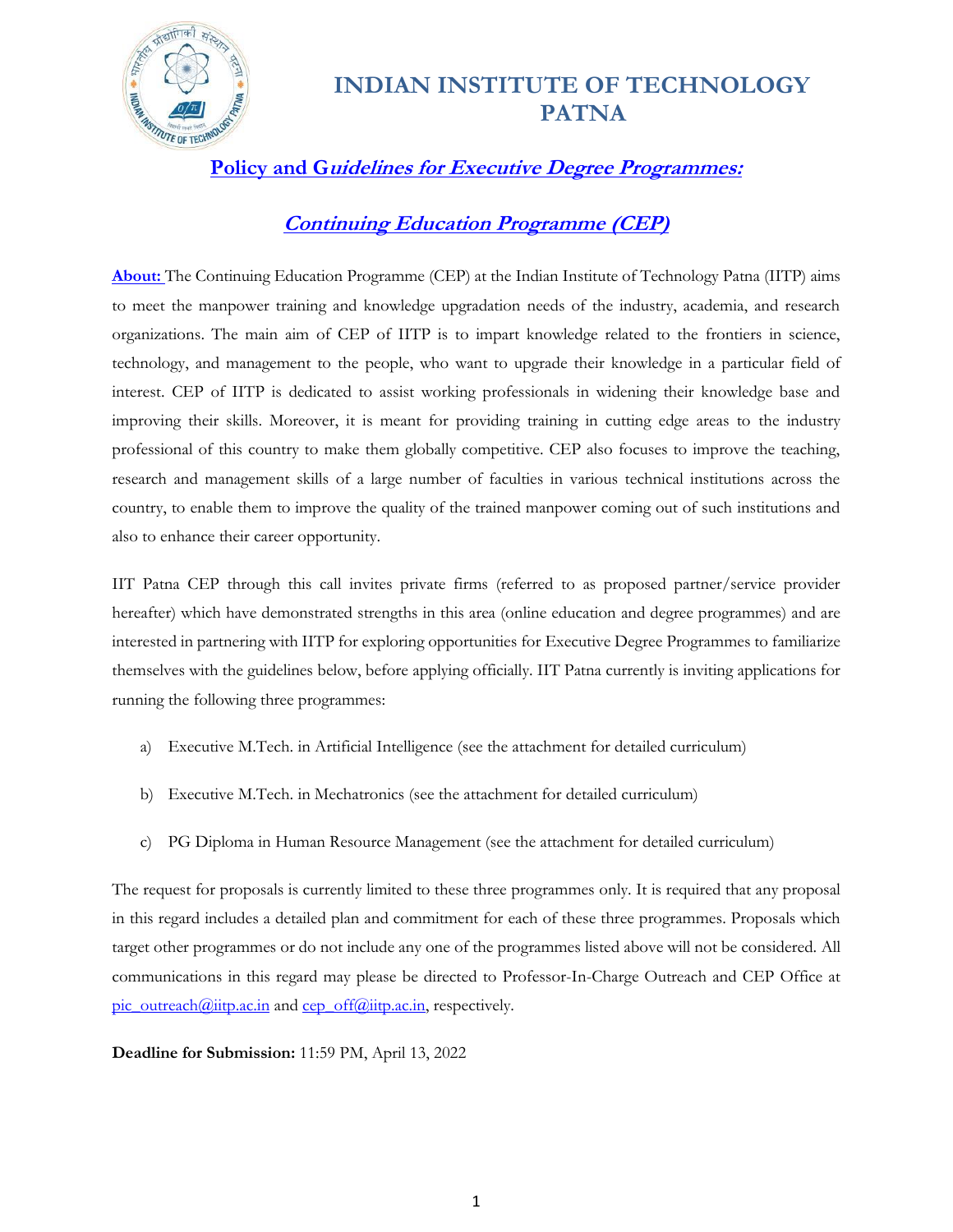

- **1. Section 1:** Minimum Eligibility of the Proposed Partner/Service Provider
- **2. Section 2:** Roles and Responsibilities of the Proposed Partner/Service Provider
- **3. Section 3:** Financial Terms and Conditions (T&C) for Engagement with IITP
- **4. Section 4:** Internal Distribution of Funds
- **5. Section 5:** Example Calculation for Revenue Distribution
- **6. Section 6:** General Terms and Conditions for Engagement with IITP
- **7. Section 7:** Process of Evaluation of Applications and Associated Timelines
- **8. Section 8:** Application Format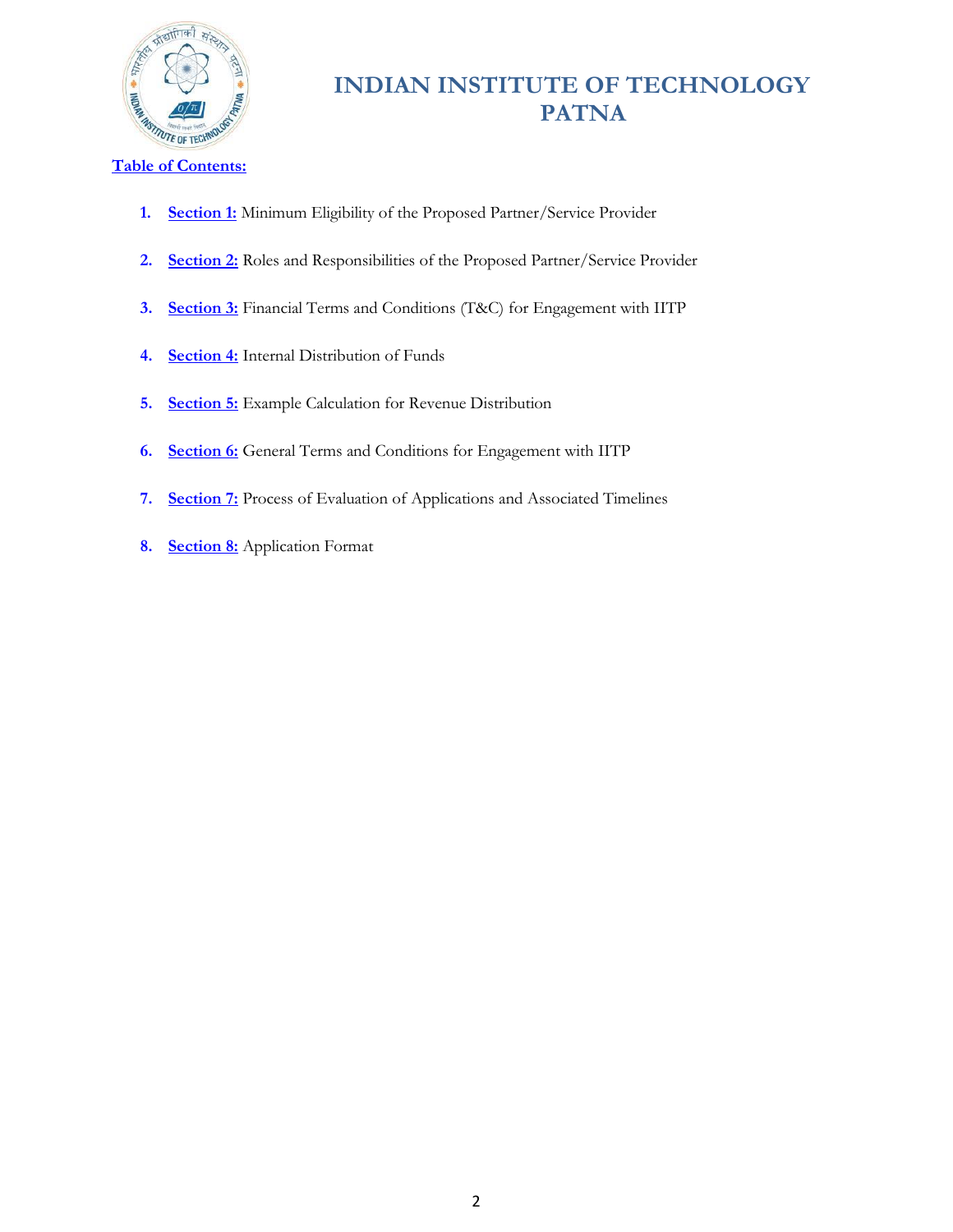

#### **Section 1: Minimum Eligibility of the Proposed Partner**

- 1. The proposed partner MUST meet the following conditions for consideration of partnership with IITP:
	- a) The proposed partner/service provider MUST have a registered office with physical presence in India for a minimum of period of past four (4) years.
	- b) The organizational strength of the proposed partner/service provider MUST be more than twenty (20) personnel for at least last two (2) years prior to the date of proposal.
	- c) The proposed partner/service provider MUST not have been blacklisted by any institute /organization as per GoI norms. In this regard, a self-certified declaration would be required along with the proposal.

The above terms and conditions (1a and 1b) can be relaxed in case the firm falls under the category of Startup as per GoI norms. The firm will have to submit relevant government documentation in this regard. An internal committee will be formed to evaluate the proposal and decide upon the quantum of relaxations to be provided.

- 2. The partner/service provider should demonstrate its strengths evidenced through detailed examples of similar initiatives in the area of proposed collaboration.
- 3. It is desirable that the proposed partner has been successfully providing similar services to:
	- a) At least four (4) institution in the top 100 (in any of the sub-category or overall) of the latest published National Institutional Ranking Framework (NIRF) in India, OR
	- b) At least five (5) Centrally Funded Technical Institutes/Universities, OR
	- c) At least one (1) International University of repute in top 250 of the Times Higher Education Rankings.
- 4. It is desired that the proposed partner should interact with and receive in principle approval from relevant Department/Faculty Members of IITP before applying.
- 5. The proposal should clearly address the following points: (refer to **Section 8** for the application format)
	- 1) Programme details which may include, but are not limited to, the following:
		- a. Course Name/mode (synchronous/asynchronous/blended)
		- b. Target audience and market survey
		- c. Minimum expected enrollment
		- d. Maximum allowable enrollment
		- e. Fee structure, other charges, and justification thereof
		- f. Contingency plan in case of insufficient enrollment
		- g. Details of technical, manpower, and administrative support to be offered
		- h. Flowchart of activities
		- i. Evaluation/examination plan and schedule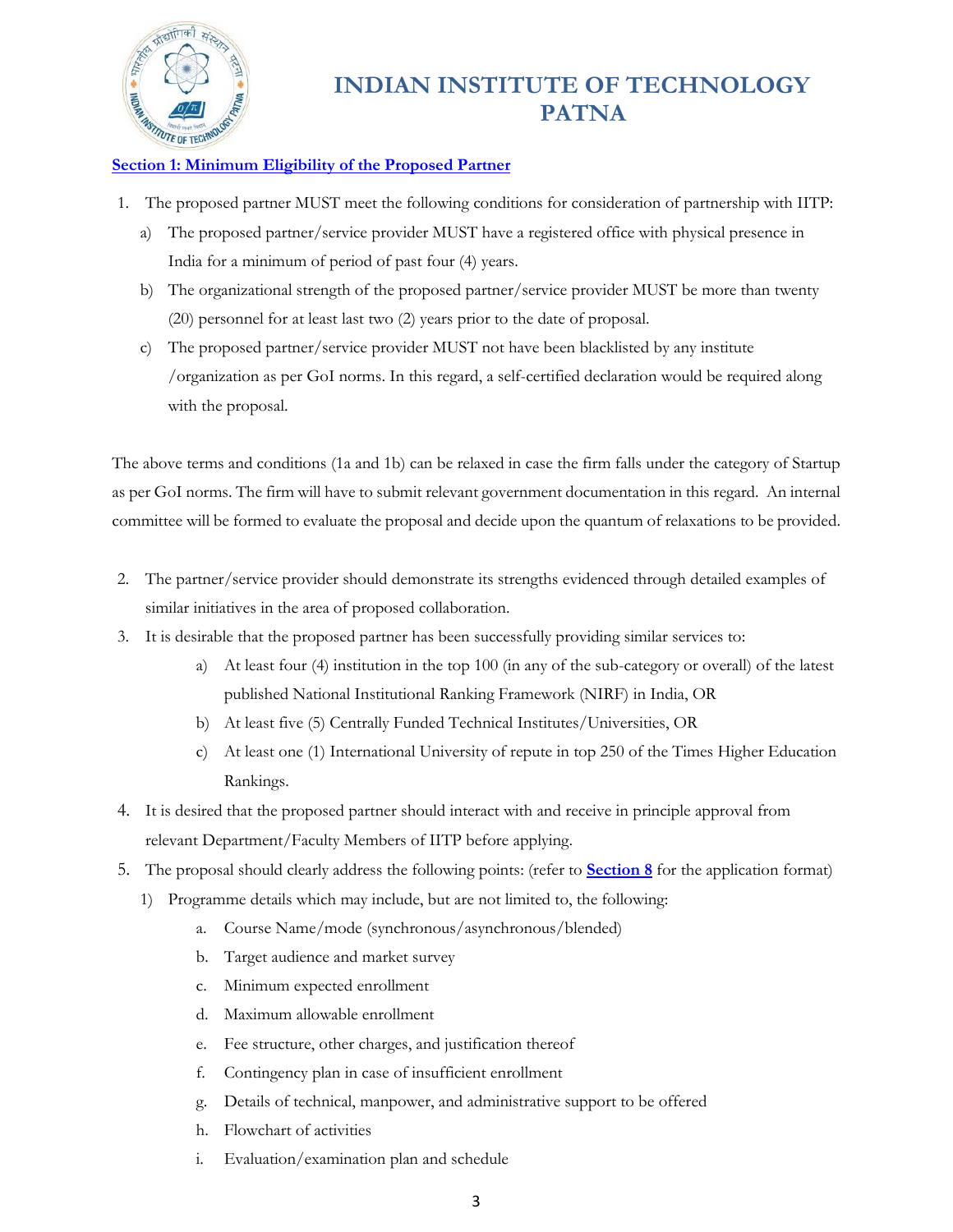

- j. Strategy proposed for seeking feedback
- k. Detailed time schedule of realization and delivery
- l. Quantitative deliverables and success criteria for each item defined in the previous step Frequency of the proposed course (number of times in an academic year)
- m. Marketing strategy
- 2) Detailed profile of the company
	- a. Date of incorporation and official documentation, thereof
	- b. Complete details of similar courses conducted in the past
	- c. Organizational strength (number and role) either from the date of incorporation or for the last three years
	- d. Point of contact
	- e. List of official documents enclosed
- 3) Terms of engagement
	- a. Revenue distribution formula based on the terms and conditions specified in the **Section 3** (Financial Terms and Conditions) below
	- b. Academic load distribution formula [Between IITP faculty and Industry Expert (if any)]
	- c. Any other support needed from IITP, apart from the resource person

The proposal will be evaluated by Institute's competent authority (refer to **Section 7**) with all amendments (if any) for the finalization of the draft of MoU.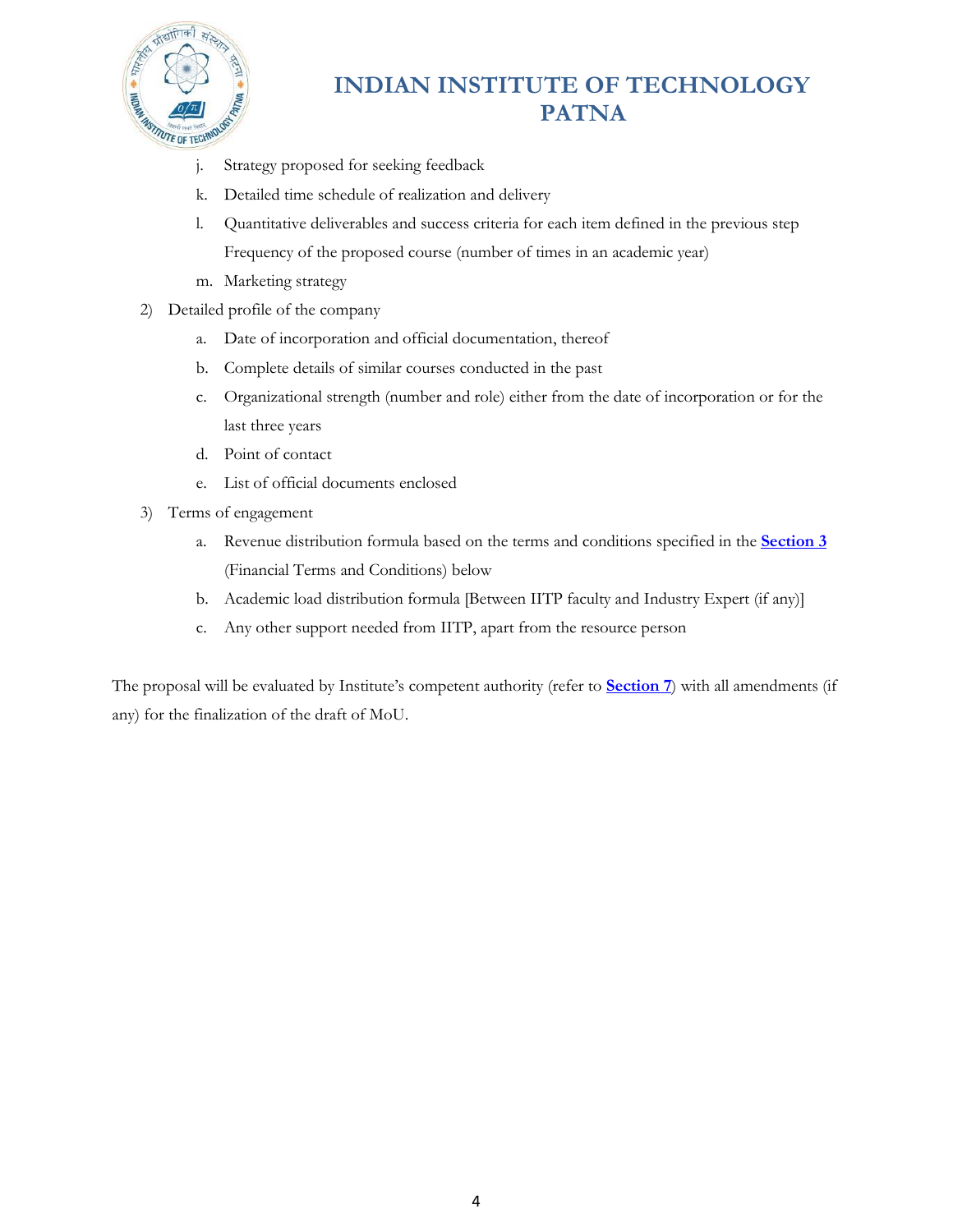

#### **Section 2: Roles and Responsibilities of the Proposed Partner/Service Provider**

The role and responsibilities of the Proposed Partner/Service Providers will be to:

- 1. Assist the concerned academic department and faculty members in the conceptualization and development of the concerned Executive Degree Programme.
- 2. Assist Programme Coordinator(s) in finalization of the fee to be charged from participants, target audience, prediction of enrolment and lead management, date of commencement ofthe programme, assessment of the market and competitors offering courses on similar topic.
- 3. Assist IITP Faculty in content creation for live (synchronous) and recorded (asynchronous) online courses. This involves content creation in the form of recorded videos, power point slides, reading material and assistance in developing tutorial exercises, assignments, and question papers for evaluations/examinations.
- 4. Provide Teaching Assistantship support to the course instructors.
- 5. Provide an on-campus at IIT Patna campus for better coordination with the academic departments.
- 6. To ensure that any platform/tool created specifically for the particular programme will be the intellectual property of the Institute and cannot be used in a recurring manner without prior written permission from IITP.
- 7. To ensure the compliance of all international copyright norms and plagiarism policies when developing the digital learning material in consultation with the Programme coordinators(s) from IITP.
- 8. Provide and support programme delivery platform, programme management software and hardware support including the maintenance and monitoring.
- 9. Management of pre-enrolment, enrolment and post-enrolment steps. This includes providing application management of the students, maintenance of student and programme records, online and offline consultation to the students, as well as email-based tracking and resolution of their queries.
- 10. Follow the IITP guidelines and process for the launch of the programme while ensuring the protection of the brand of the Institute as per MoU.
- 11. Seek written permission before using the brand name IITP or its logo for public dissemination intended either at marketing, or publicity or any activity required to promote the programme.
- 12. Not to misuse the brand name of the Institute for anything with falls outside of the scope of the proposed partnership as defined in the agreement/MoU.
- 13. To bear all expenses related to anything (promotion, content creation, etc.) needed for the successful execution of the course.
- 14. Bear the risk (point # 2 and 4 of **Section 3**) if insufficient registration happens in a programme.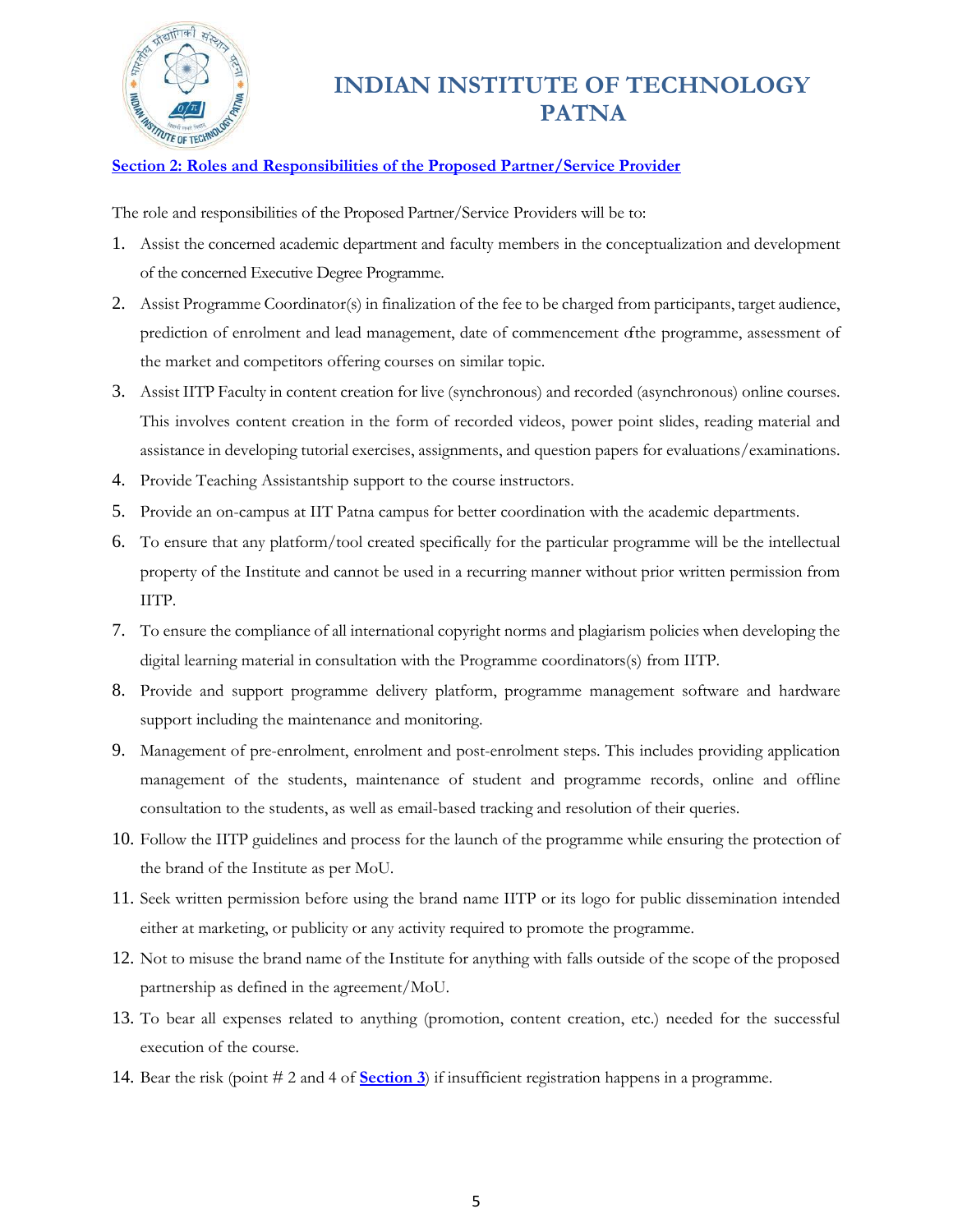

#### **Section 3: Financial Terms and Conditions (T&C) for Engagement with IITP**

- 1. IITP will not enter into any partnership wherein its share is less than
	- a. 50% of the total receipts (excluding taxes) for asynchronous (recorded) programmes.
	- b. 60% of the total receipts (excluding taxes) in case of synchronous (live) programmes.
- 2. IITP will not enter into any partnership wherein its share in total receipts (excluding taxes) is proposed to be less than 30 lakhs INR within a period of 1 year.
- 3. Accordingly, a security bond of 5% (refundable if condition stated in point # 1 and 2 are satisfied) of the proposed total receipt, or a minimum of 5 lakhs INR, will be required to be deposited to IITP after the finalization of the draft of MoU and/or right before the signing of MoU. This money will be refunded upon the conclusion/end of the MoU only if the terms specified in points # 1 to 2 above are satisfied.
- 4. In case the course includes some portion wherein the participants are required to visit IITP campus, all expenses related to logistics based on actuals (travel, accommodation, and food) will be borne by either the participant or the service provider.
- 5. Taxes as per GoI norms will be applicable.
- 6. Please note that the breakup mentioned above is a suggestive guideline aimed at helping the proposers come up with a proper plan. IIT Patna reserves the right to tune the limits on respective shares as and when required.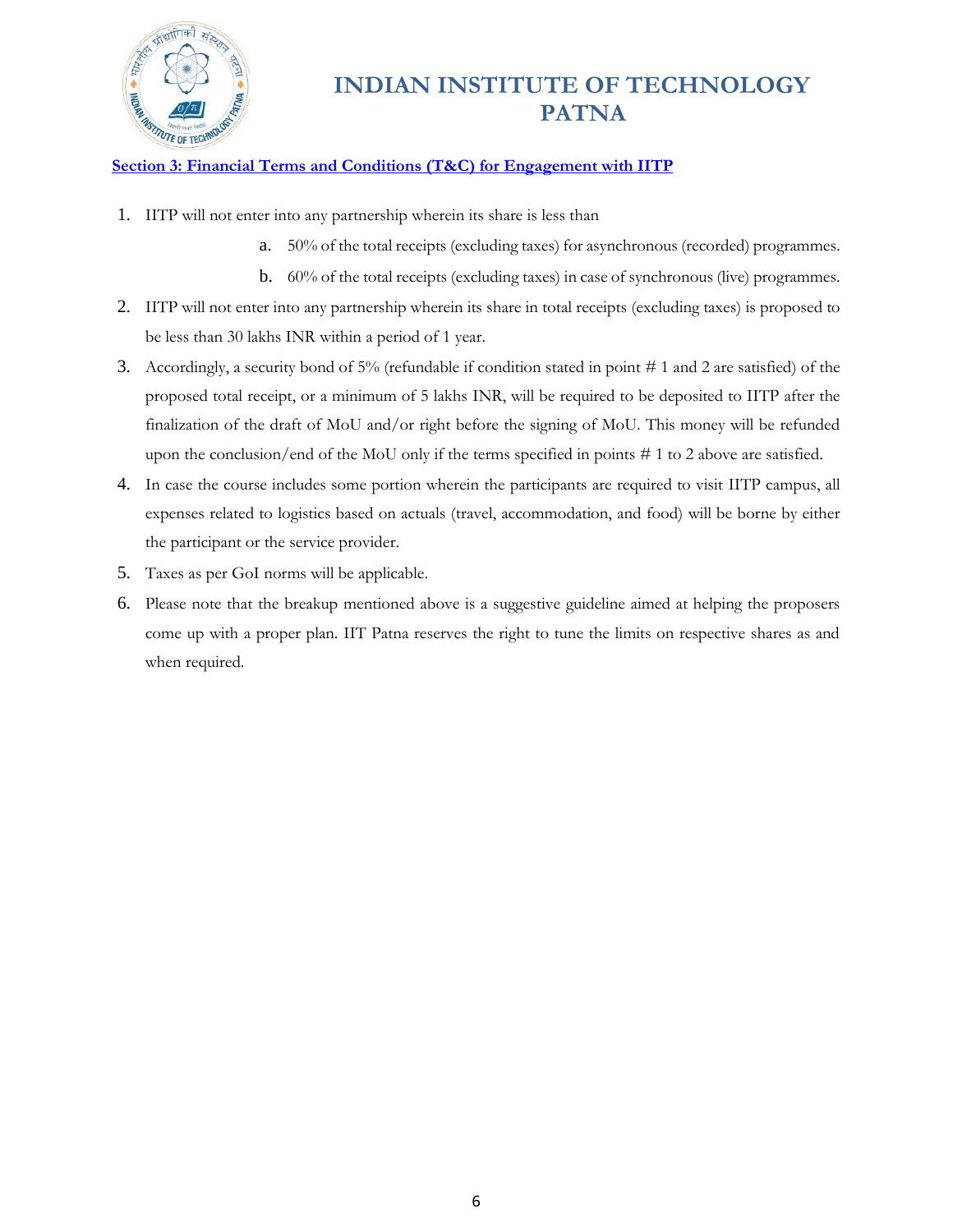

#### **Section 4: Internal Distribution of Funds**

- 1. A maximum of 25% on the total receipts (excluding taxes) will be utilized for paying the honorarium to the course instructors at a pre-decided rate (Rs/credit hour) to be discussed internally.
- 2. The contribution to the Institute Development Fund (IDF) will be a minimum of 15% on the total receipts (excluding taxes) in the respective online course.
- 3. In addition, a fixed amount of the 5% of the total receipts (excluding taxes) will be contributed towards the Department Development Fund (DDF) of the parent Department.
- 4. Additionally, a fixed amount of 5% of the total receipts (excluding taxes) will be contributed towards the Professional Development Find (PDF) of the coordinator/instructor(s) associated with the programme.
- 5. The percentage share of PDF and DDF will be split in proportion to the engagement in case of involvement of multiple Departments/Faculty Members.
- 6. In case the IITP's share (overhead) on total receipts (excluding taxes) exceeds 50% either due to point # 1b of **Section 3**, or otherwise, the additional share will be contributed to the IDF only. The contribution to DDF and PDF is fixed at 5% each as stated in point # 2-3 of **Section 4**. Similarly, the contribution towards the honorarium to the course instructors is limited to a maximum of 25% on the total receipts (excluding taxes).

#### **Section 5: Example Calculation for Revenue Distribution**

Assumptions for this calculation:

- A. The programme will be conducted in a synchronous (live) mode and hence the overhead is fixed at 65% of the total receipts, excluding taxes (details in **Section 3**)
- B. It was internally decided that the combined honorarium to the course instructors will be 25% of the total receipts (excluding taxes)
- C. Total receipts after taxes, as applicable, is Rs 100 Lakhs

Distribution of funds based on above assumptions:

- 1. IITP's share in that case will be Rs 65 Lakhs. This is in addition to security bond of Rs 5 Lakh which will be refunded upon the successful execution of the course
- 2. Combined honorarium to IITP Faculty member(s) involved as instructors at a pre-decided rate per credit hour can be a maximum of Rs 25 Lakhs.
- 3. IDF will accordingly be Rs 30 Lakhs, DDF and PDF will be each Rs 5 lakhs
- 4. Accordingly, the revenue for the firm inclusive of all operational costs in this case is Rs 35 Lakhs from this course.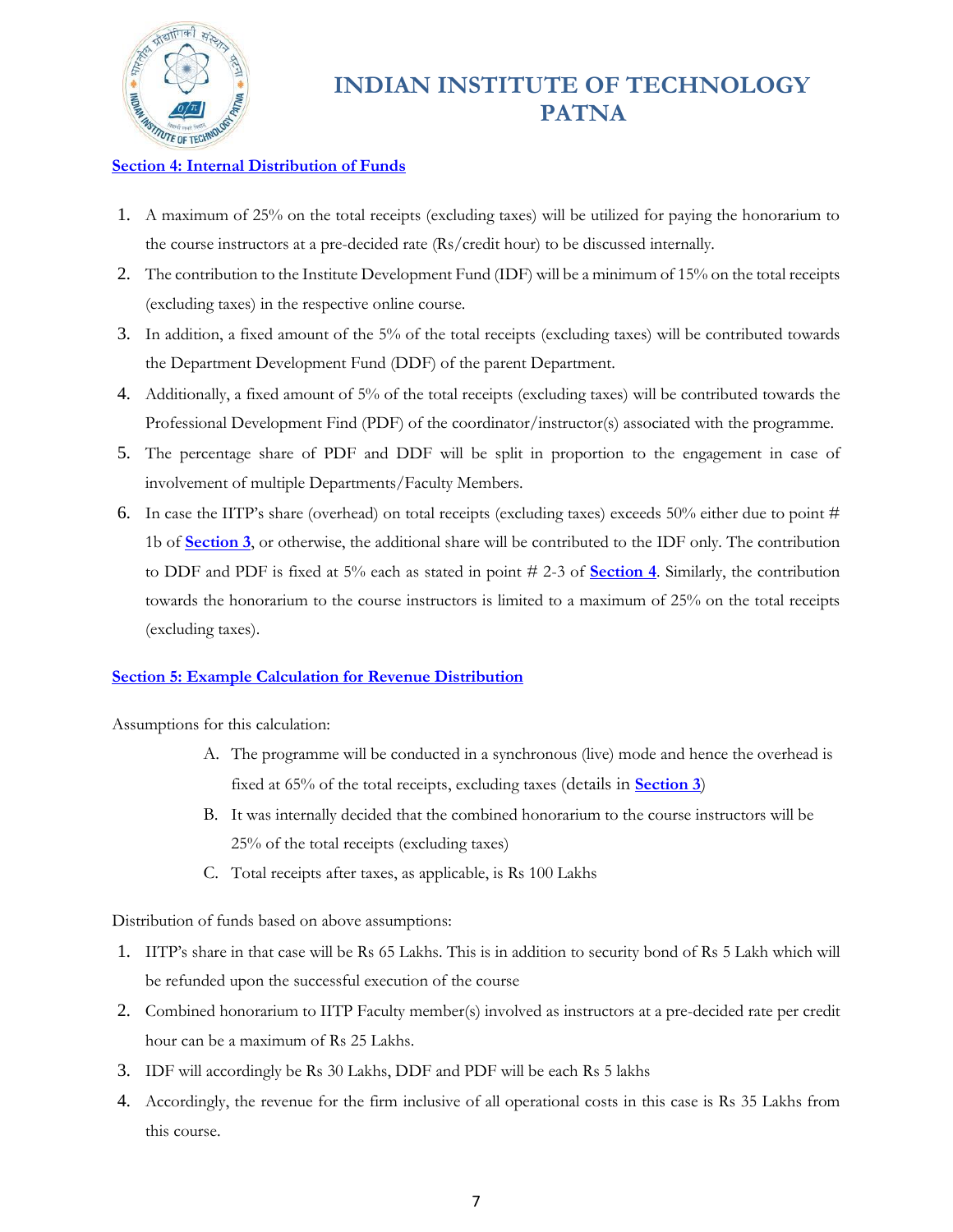

#### **Section 6: General Terms and Conditions for Engagement with IITP**

Prospective Partners/Service Providers should confirm the acceptance to all terms and conditions mentioned in proposal format as elucidated below.

- I. The proposal/application should be submitted strictly as per prescribed format (**Section 8**). All supporting and supplementary documents should be duly marked with company name and signed by the authorized signatory.
- II. The evaluation process may consist of a multi-phase evaluation (**Section 7**) with the possibility of Service Provider's presentation, verification of documents/ information, review of any ongoing programme/ process by the committee constituted for the purpose.
- III. If a Service Provider fails to qualify, then IITP reserves the right to refuse to consider any new proposal within 1 year from the date of notification of failure.
- IV. It is the responsibility of the service provider to ensure timely delivery of courses in consultation with the concerned departments once the MoU has been signed.
- V. The service provider must ensure that all the activities being carried out by them are carried out in a transparent, legal and ethical manner, adhering to the best industry practices. It is necessary for the service provider to conduct its processes without any adverse impact on the brand IITP and its programmes.
- VI. Any inaccuracy in any response or representation given by the service provider to IITP, or failure to substantiate any response as required by IITP will result in termination of MoU and the security bond will be seized.
- VII. Any Service Provider providing false information or inaccurate or forged documents will not be considered for this or any other work at the Institute and will be banned / debarred / blacklisted as per extant procedures of IITP. If such information comes to light during or after successful qualification and/or MoU signature, IITP reserves the right to terminate the MoU.
- VIII. The penalty for unsatisfactory service delivery by any service provider will be fixed by IITP in accordance with the terms and conditions set out in the agreement/MoU to be executed.
- IX. It will be the responsibility of the Service Provider to submit /update IITP with relevant documents and also to keep IITP informed of any matter that may affect the Service Provider's continued qualification and ability to perform the work. If the Service Provider's future circumstances change so that they no longer comply with the qualification criteria for that particular category/group/area or are unable to perform the work, then the Service Provider should promptly inform IITP and request for the termination of MoU under the terms and conditions specified therein. IITP shall not bear any responsibility or risk for any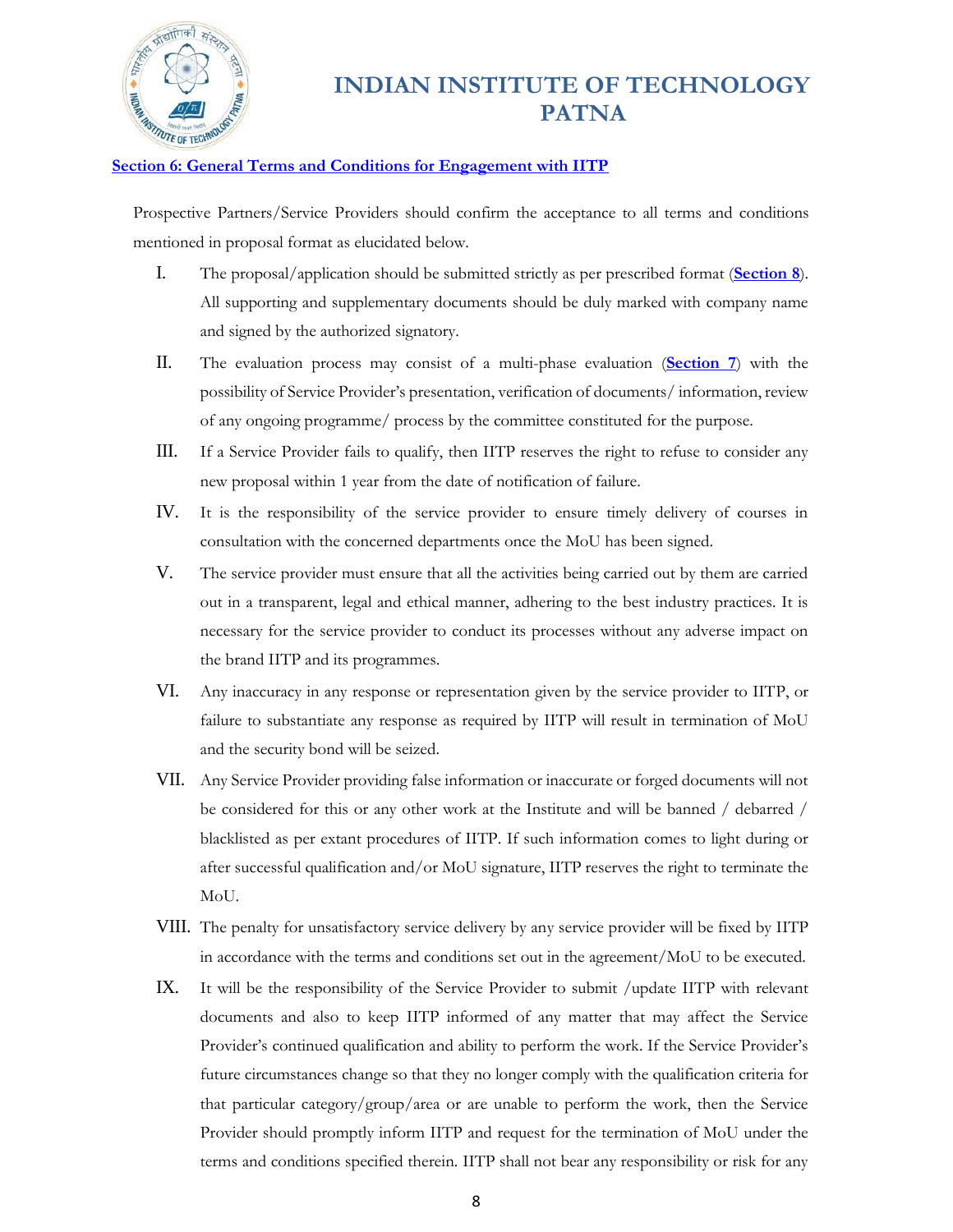

suspension/cancellation or termination of the Service Provider.

- X. The acceptance of Application/Proposal is not an offer and is issued with no commitment. IITP reserves the right to withdraw this request or vary any part thereof at any stage if IITP determines that such action is in the best interest of the Institute.
- XI. The Service Provider should be open to the reference/feedback check from the organization they have served or are serving for the similar service.
- XII. Intellectual property: All the learning content (slides, documents, problems, lab sessions, solutions and other content) created and offered by the IITP faculty would remain the intellectual property of IITP and the programme coordinator(s) as per the approved IPR policy of the Institute. Any platform/tool created specifically for the particular programme will be the intellectual property of the Institute and cannot be used in a recurring manner without providing the information to IITP. All academic contents of the programme will abide by the copyright regulations and academic proprietary.
- XIII. The decision of the Director of IITP shall be final in respect of any dispute arising out of this association or on the question of interpretation, application etc., of any clause or provision.

OR

In case of dispute or difference arising between parties relating to any matter arising out of or connected with the proposed association, such dispute or difference shall be settled in accordance with the Arbitration and Conciliation Act, 1996. The seat of Arbitration will be at Patna.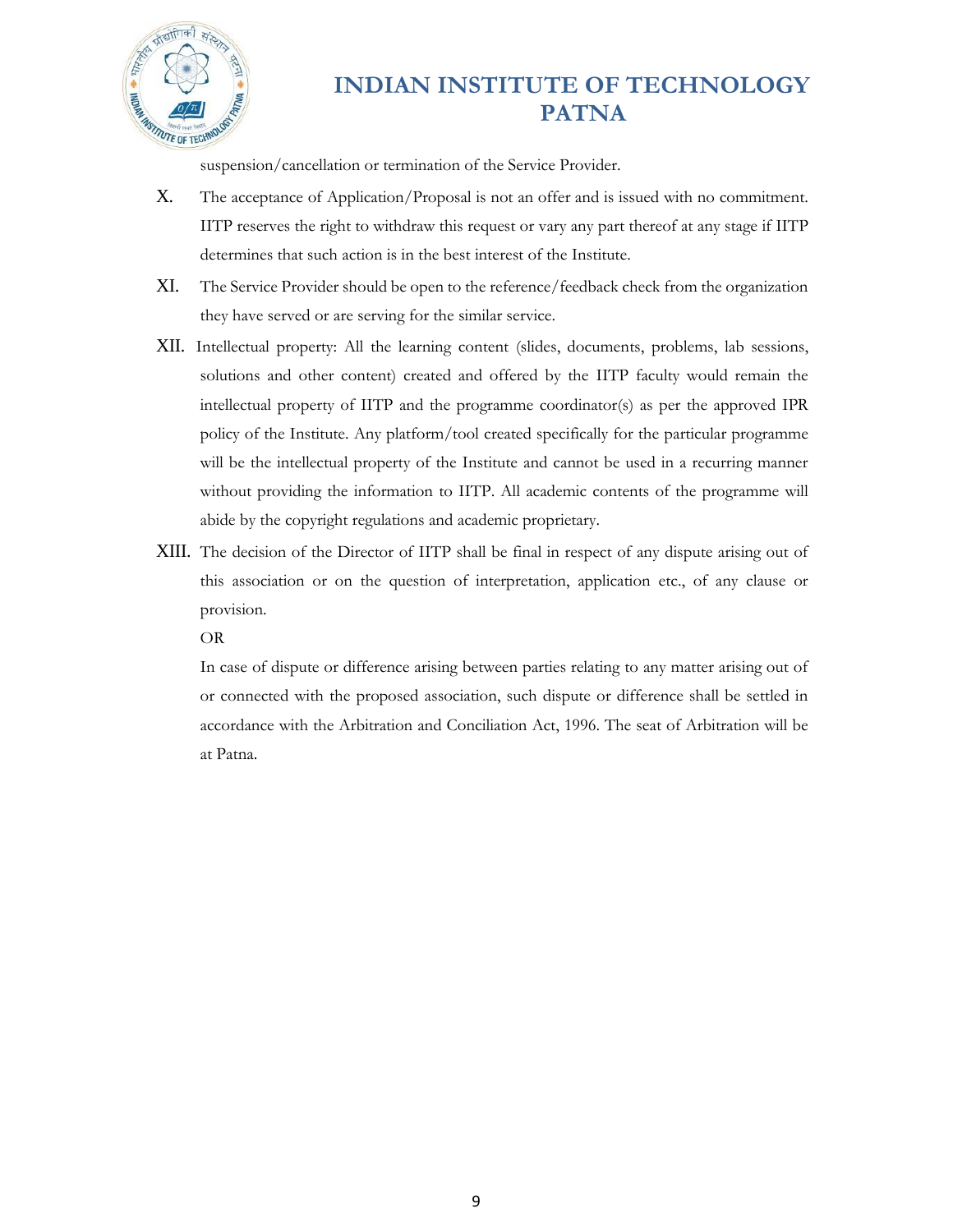

#### **Section 7: Process of Evaluation of Applications and Associated Timelines**

| <b>Stage</b> | Activity                                           | Description                                                                                                                                                                                                    | Timeline*                  |
|--------------|----------------------------------------------------|----------------------------------------------------------------------------------------------------------------------------------------------------------------------------------------------------------------|----------------------------|
| 1.           | Proposal<br>submission                             | Limited call with a deadline as per the guidelines<br>for proposal submission specified on the Institute<br>Website.                                                                                           | $\overline{\mathrm{T}0^*}$ |
| 2.           | Eligibility check as<br>per internal<br>guidelines | Applications meeting the minimum eligibility<br>criteria (Section 1) and with proper<br>documentation as laid out in our guidelines<br>document will be eligible for the next stage # III<br>of the evaluation | $T0 + 7$ days              |
| 3.           | Shortlisting Stage                                 | An internal committee will evaluate the proposal,<br>verify the validity and authentication of legal<br>documents, and will either reject or recommend<br>the firm for stage IV                                | $\overline{0} + 10$ days   |
| 4.           | Demonstration-<br>cum-presentation<br>stage        | The applications which clear stage III will<br>undergo this last stage of evaluation                                                                                                                           | $T0 + 15$ days             |
| 5.           | Security Bond                                      | The recommended firm will be required to<br>deposit the security bond before the signing of<br>MoU                                                                                                             | $T0 + 1.0$ month           |
| 6.           | MoU                                                | Application from the firms which clear the above<br>steps will be allowed to procced with the signing<br>of MoU. Physical presence for the signing of<br>MoU is compulsory.                                    | $T0 + 1.5$ months          |
| 7.           | Programme<br>Announcement                          | Online announcement of the course with link for<br>registration                                                                                                                                                | $T0 + 2.0$ months          |
| 8.           | Assessment of the<br>Programme                     | IITP will assess if the firm has been able to<br>deliver as proposed. A decision on the security<br>bond will be taken in this meeting.                                                                        | $\overline{TO} + 1$ Year   |

\* Deadline for Submission: 11:59 PM, April 13, 2022